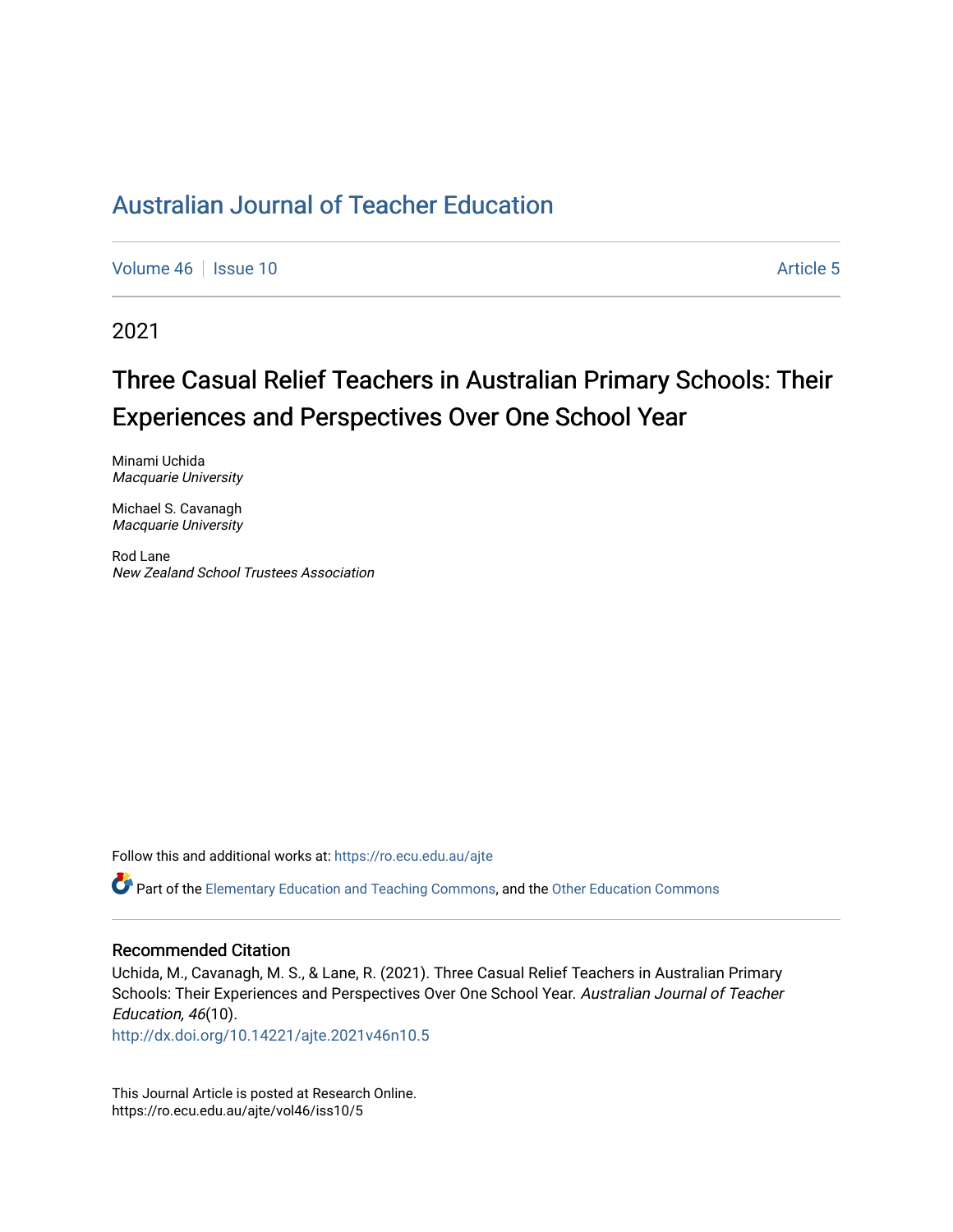# **Three Casual Relief Teachers in Australian Primary Schools: Their Experiences and Perspectives Over One School Year**

Minami Uchida Michael S. Cavanagh Macquarie University Rod Lane New Zealand School Trustees Association

*Abstract: This study investigates the lived experiences of three casual relief teachers (CRTs) and their work within Australian primary schools for a period of one school year. Practice architecture theory was used as a theoretical framework to examine whether participants saw any advantages to working on a casual basis, how they think casual teaching could be improved in terms of access to accreditation support, and whether any growth to their professional practice took place during the course of the year. Monthly diary entries and two semi-structured interviews from each participant revealed some advantages to casual teaching, such as being able to work across different schools. Participants discussed the need for CRTs to complete accreditation in a timely manner and gain access to relevant professional learning. This study provides evidence of the complex and varied backgrounds and motivations of CRTs. Implications for future research in the area are also discussed.* 

**Key words:** casual relief teacher; primary school teachers; practice architecture theory

## **Introduction**

Casual employment is a prevalent form of work within the education sector (Nicholas & Wells, 2016). Casual relief teachers (CRTs) are also known widely around Australia as supply teachers, temporary relief teachers, and relief teachers (Australian Institute of Teaching and School Leadership, 2018). CRTs make up a significant proportion of the workforce. They serve to maintain the continuity of learning for students despite staff absences and are vital to schools' operation. In Australia, CRTs have the same qualifications and meet the same legal and procedural requirements (e.g. criminal background checks, medical certificates) as teachers who are employed on a permanent or full-time basis. The Australian Institute of School Leadership reported in 2018 that only 25% of graduate teachers secured permanent classroom teaching roles while two in three teachers worked on a casual basis or gained temporary contracts. It has also been reported that students are taught by CRTs for a cumulative equivalent of one year during their schooling from Kindergarten to Year 12 (Nicholas & Wells, 2017). Thus, CRTs are a vital part of the Australian education system.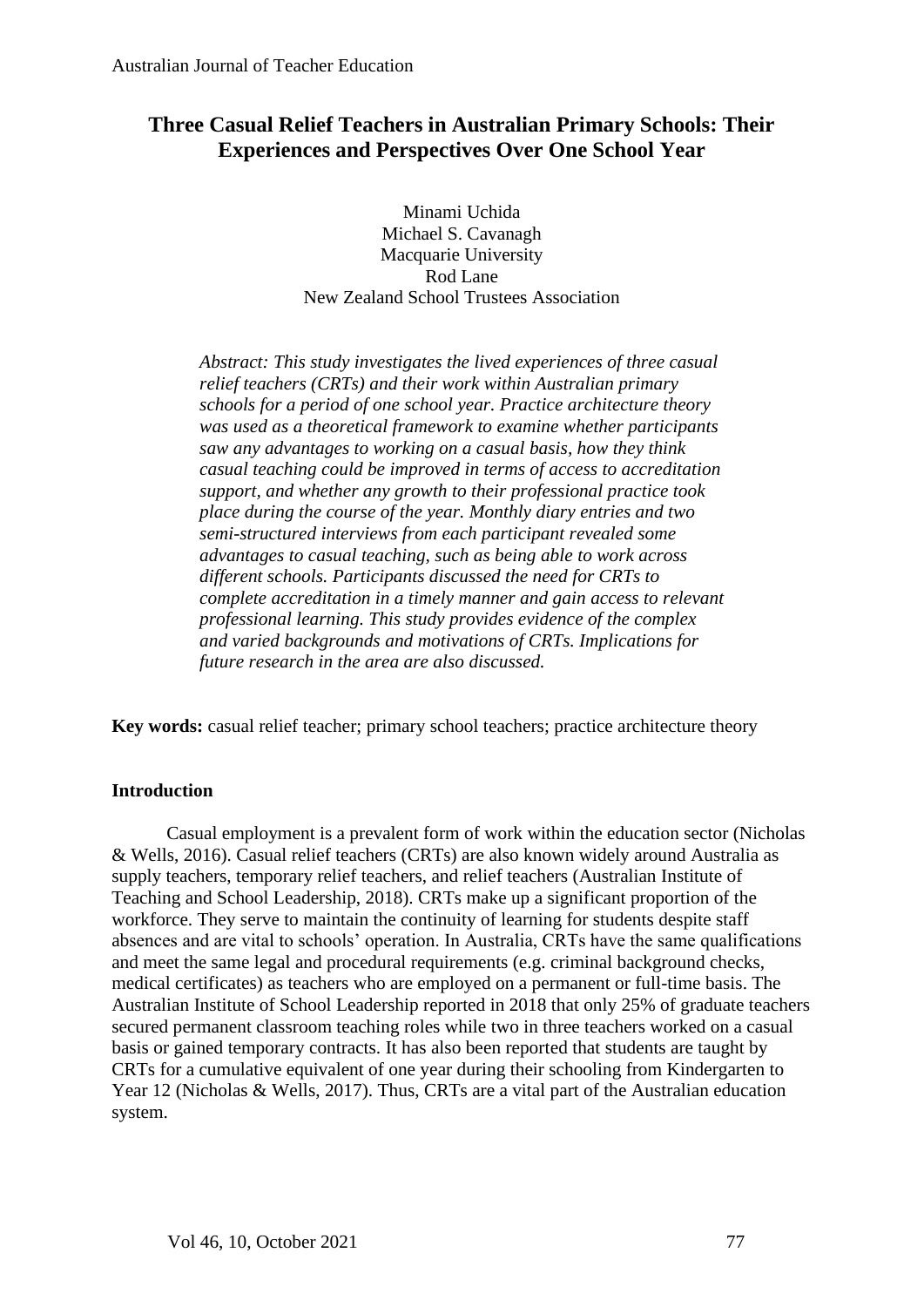## **Literature Review**

Previous studies have focussed on experiences of CRTs across different educational settings, including primary and secondary schools (e.g. Jenkins, Smith & Maxwell, 2009) and tertiary institutions (e.g. Dean, Harden-Thew, & Thomas, 2017). A common theme reported by these studies is that CRTs were often neglected and alienated from the school communities where they worked. For example, Bamberry (2011) investigated perceptions of casual teaching by 20 CRTs in primary schools. He reported that the CRTs felt an acute sense of isolation due to their itinerant status and that five of the participants contemplated leaving the teaching profession due to this sense of marginalisation.

Related to the sense of alienation were CRTs' feelings of being less legitimate than permanent teachers and being perceived by other staff as "the 'lesser' group of teachers" (Colcott, 2009, p. 3). Some CRTs felt a sense of powerlessness over their role compared to other staff, particularly regarding classroom management and building rapport with students. CRTs reported feelings of being in lower status compared to other teachers due to students' disruptive behaviour. For example, participants from Bamberry's (2011) study reported that as CRTs, students would have the attitude of "… you are just a casual … you are just like scum and [the students] would run you around" (p. 61). The sense of lacking authority was further exacerbated when they felt unsupported by other staff and there was no follow-up by the executive staff about an incident of student misbehaviour. Some CRTs felt that " "You are an island as a casual teacher. No one is looking out for you" (Driedger-Enns, 2014, p. 94). We have also found that CRTs felt that their status was diminished because "... you are scraping for work and relying so much on opinions and attitudes of other [teachers] to determine your livelihood" (Uchida, Cavanagh, & Moloney, 2019, p. 8).

CRTs lack access to school-wide information and support for processes such as accreditation, professional learning and mentoring, as they operate on the margins of school communities (Charteris, Jenkins, Bannister-Tyrell, & Jones, 2017). Nicholas and Wells (2016) recommended CRTs have access to access ongoing, relevant professional learning sessions as provided to permanent teachers so that CRTs are kept informed about the latest pedagogical practices and policy updates, as well as to ensure appropriate progress towards proficient accreditation. However, Uchida, Cavanagh, & Lane (2020) recently reported that CRTs remain disadvantaged when attempting to access information regarding professional learning. Approximately 40% of experienced CRTs with regular work reported to us that they had never been invited to professional learning sessions by schools where they worked. This number rose to 70% for early career CRTs with less than five years of teaching experience.

Not all aspects of casual teaching are challenging or negative. Currently, a small number of studies have considered the benefits of teachers working on a casual basis. Some CRTs regard their work as legitimate, fulfilling, and advantageous for their current needs. Although CRTs may not be able to build the same level of rapport as the classroom teacher, they are still essential to the schools and can still provide care and support to students in their care (Uchida, Cavanagh & Moloney, 2019). Some CRTs also decide to teach on a casual basis by choice due to factors such as being a caregiver to their families, not desiring the workload of a full-time load, or simply for the flexibility that casual teaching can afford (Uchida, Cavanagh & Lane, 2020).

Although previous studies have investigated the plight of CRTs and their various challenges, we have not found any published study which has investigated CRTs' experiences over time using their diary entries and interview responses. This paper reports CRTs' experiences over one school year to seek answers to the following three research questions:

What do CRTs report as the advantages of their casual role?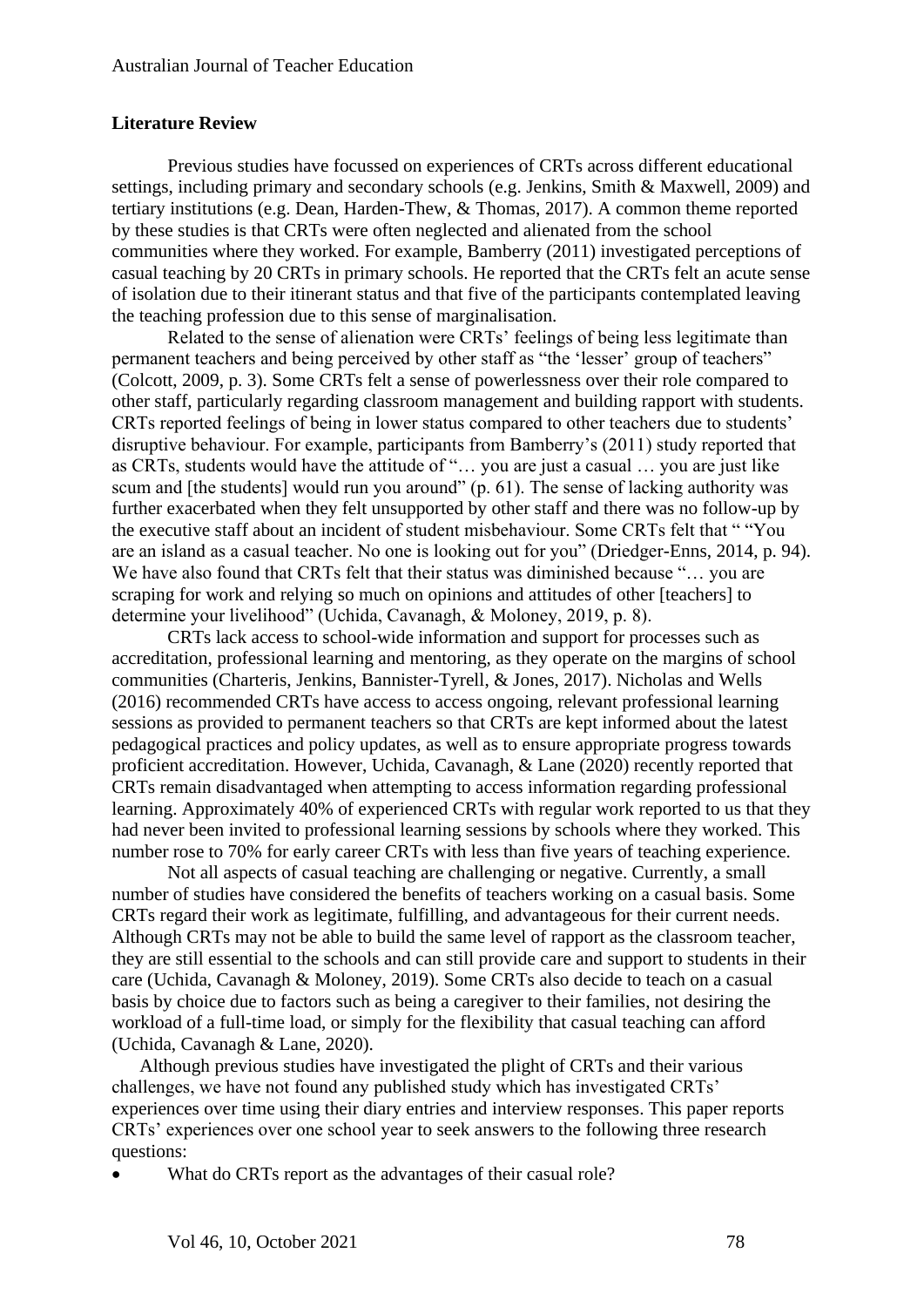## Australian Journal of Teacher Education

- How do CRTs think that the experience of casual teaching could be improved?
- How do CRTs' views about casual teaching change over one school year?

## **Theoretical Framework**

Practice architecture theory was first conceptualised by Kemmis and Grootenboer (2008) and continues to evolve as it is applied across different educational settings. The theoretical framework can be applied to explore human activity within a context or setting, also referred to as a 'project' (Kemmis & Grooteboer, 2008). At its core, practice architecture theory examines the actions and social lives of individuals. According to Kemmis and Mutton (2012), practice architecture is comprised of three main components: the cultural-discursive arrangement (sayings), material-economic arrangement (doings) and socio-political arrangement (relatings). These three elements enmesh within a practice and can occur within, or be brought to, a social setting.

The cultural-discursive element of practice architecture theory is also known as the sayings within a practice architecture. It involves discourse or specific jargon used by individuals situated in a practice, or an agreed level of formality of speech between different individuals. Examples of sayings include Shakespearean language taught by secondary English teachers, or slang used between students in the classroom. The material-economic arrangements or the doings point to the ways in which an environment is physically set up or established, which can enable activities to occur, or constrain people from performing certain tasks. Examples of doings include teachers' access to technological or other physical resources to facilitate their lessons, or how they arrange the classroom furniture to foster a collaborative environment for students. Finally, the relatings include inter-relationships, power dynamics and hierarchies that exist between individuals, or groups of people. Examples of relatings include cliques that exist in the staffroom and the rapport built between teachers and students.

Previous studies have applied practice architecture theory across early childhood centres (e.g., Salamon et al., 2016), primary and secondary schools (e.g., Kemmis & Mutton, 2012) and tertiary settings (e.g., Hemmings et al., 2013). The present study uses practice architectures to analyse the ways in which three CRTs from Australian primary schools experienced their work through exploring their sayings, doings and relatings as revealed in their diary entries and semi-structured interviews conducted over one school year.

## **Method**

## **Participants and Data Collection**

Three CRTs were involved in this study. Participant recruitment was conducted through a Facebook group known as the Relief Teaching Ideas page, where approximately 46,000 teachers across different specialities (primary/secondary) and work arrangements (full-time/part-time/casual) provide support to each other. For this study, eligibility was limited to teachers working in primary school settings who had taught previously on a casual basis. Following approval to conduct the study from the authors' university ethics committee, participants were asked to complete a survey designed to collect demographic and qualitative information about their experiences as CRTs. 104 participants completed this initial survey which included an invitation to participate in an additional phase of the study where they would complete diary entries and be interviewed. A total of 12 participants agreed to take part, with five signing the participant information and consent form.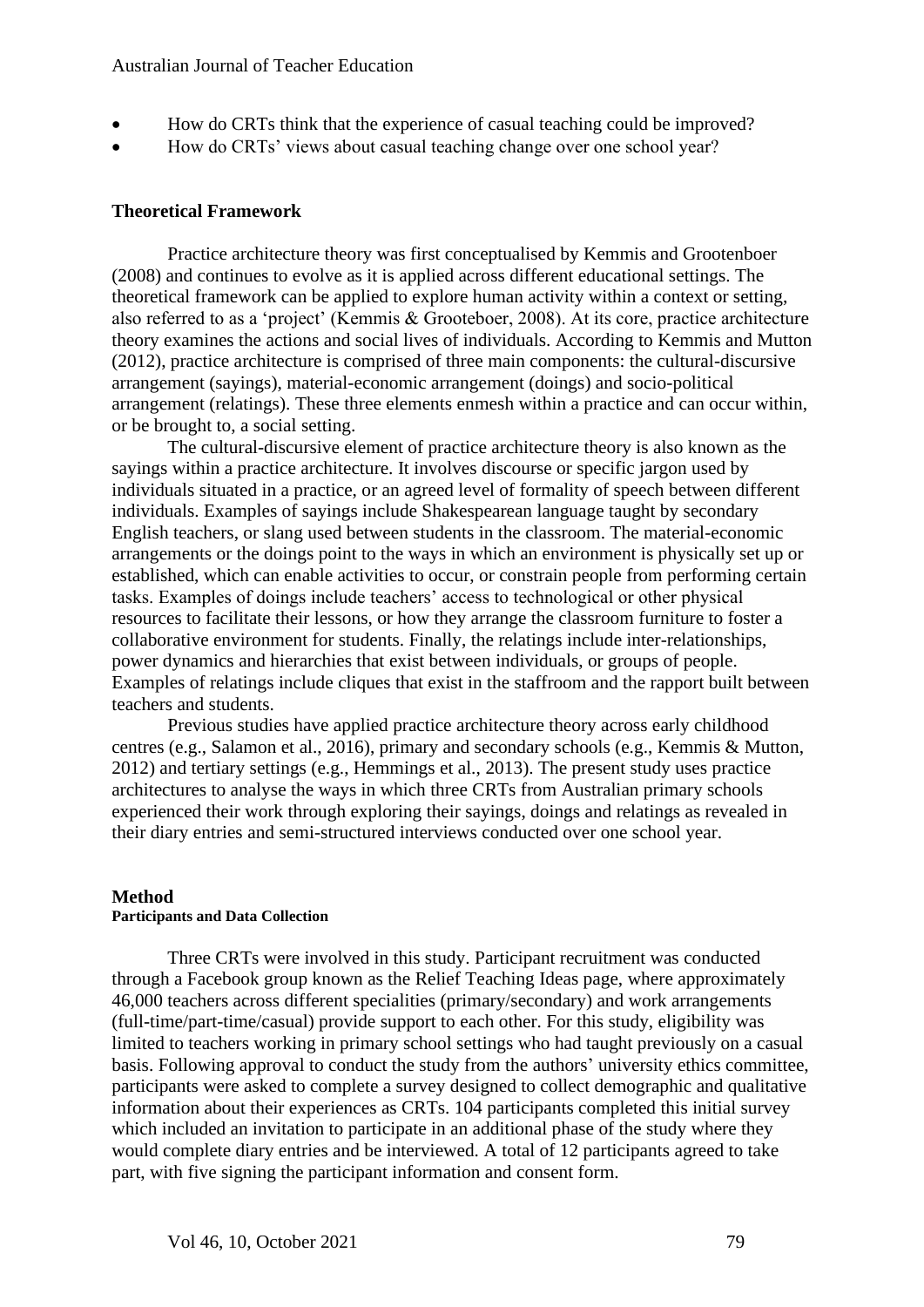## Australian Journal of Teacher Education

The study ran from February of one year to January of the following year. Data were collected through monthly diary entries and two semi-structured interviews, held at six-month intervals in July and then in January of the following year. Participants were sent a Word document on the first day of each month which contained five open-ended questions to gather information about their casual teaching work and to promote reflection. The first two questions asked participants how many days they had worked on a casual basis, how many schools they had worked at, and the nature of their employment (e.g., whether they worked day to day across multiple schools or on 'blocks' of consecutive days at the same school) in the previous month. The next two questions related to the three main elements of practice architecture theory: sayings (asking participants to describe their identity as a teacher), doings (asking participants about forms of technologies and classroom resources they were able to access at schools) and relatings (asking participants how they built rapport with students and staff). The final question was a 'free space' where they could reflect on particular events that they felt were interesting or notable for that month. The collection of diary entries commenced at the beginning of February and a total of 11 diary entries were collected from each participant. Initially, all five participants completed the diary entries and were fully involved in the study. However, results from only three participants are discussed due to one participant withdrawing from the study and another providing insufficient diary entries.

Participants also completed an individual semi-structured interview at the halfway point of the data collection in July and at the conclusion in January of the following year. The interviews were conducted over the telephone or through Skype video calls and focused on delving deeper into participants' responses in the diary entries and emphasised the three elements of practice architecture theory. Thus, the interview questions were slightly different for each participant. Each of the interviews lasted between 30 minutes and one hour and they were recorded for transcription purposes. The audio files were later transcribed digitally by Google's text-to-speech function, then manually edited to ensure accuracy of the transcription.

## **Data Analysis**

After all the diary entries were collected, the relevant questions from diary entries were categorised into either sayings, doings, or relatings for each participant as three separate Word documents for each component of the practice architecture theory framework. The 'free space' reflections were also collated into one document for all the entries from February to December. The diary entries, as well as the transcribed audio from interviews, were imported into NVivo software. The data were firstly coded, which entailed highlighting sections from selected sentences or short paragraphs in the text and ascribing a descriptive code to capture each section's main meaning. For example, a line from the diary entry, "It is my first year of teaching and I have not received any support. But I wouldn't expect schools to support me while I'm working as a casual teacher" was coded as a theme of "Accreditation – no support first year out." This process of coding to gain an overview of participants' responses was repeated for all diary entries and interviews. 258 codes in total were generated across the data set of 33 diary entries and six interview transcripts. After the coding process, all similar codes were combined to create themes. For example, the codes from Becky's diary entries which detailed "Can built rapport with multiple students," "No need to write reports" and "Too scared to go permanent" were combined to create the theme "Reasons for teaching on a casual basis." Creating themes allowed the overall narrative for each participant to emerge.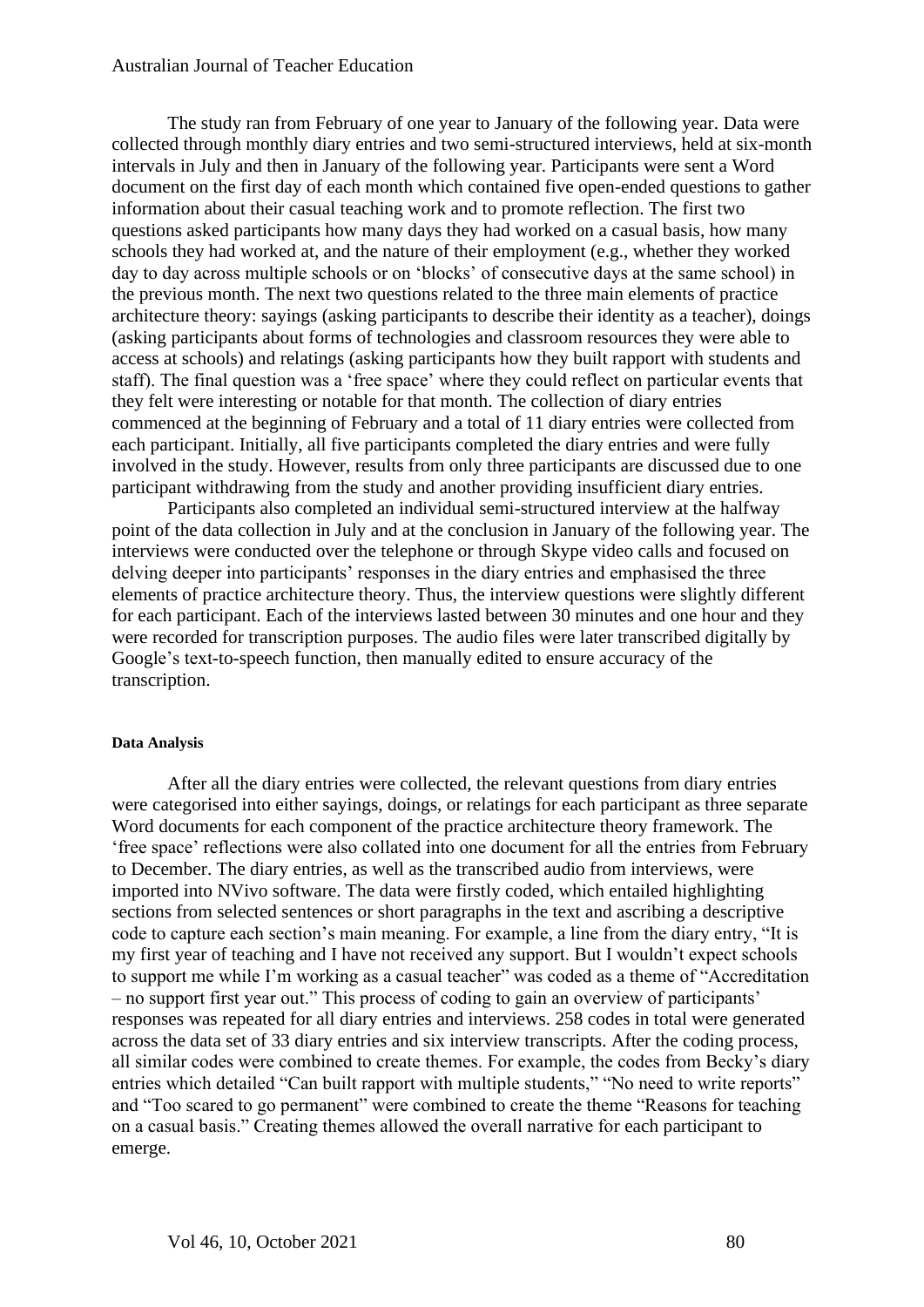#### **Participant Demographics**

Pseudonyms have been used to protect participants' identities.

Ava was an early career teacher from Queensland with approximately one year of experience as a CRT when the study began. She completed her Master of Teaching in England before arriving in Australia and, although she desired to work full-time, her visa conditions meant she could only work for a maximum of 40 hours a fortnight. She initially volunteered at her local school to gain some experience before her first day as a CRT. As well as teaching casually across three primary schools on a day-to-day basis, she was a qualified early childhood teacher and worked on a casual basis in early childhood centres.

Becky was an early career teacher from New South Wales with approximately two years of experience as a CRT at the commencement of the study. She lived in regional New South Wales with two children. She had worked across 12 schools in her local area but had two preferred schools where she frequently worked individual days. At the conclusion of the study, Becky accepted a part-time contract at a School for Specific Purposes (SSP) where she previously taught on a casual basis. SSP is a school which caters for children with additional learning and support needs (NSW Department of Education, 2020).

Chloe was an experienced teacher from New South Wales who had been a primary school teacher for approximately 15 years. She worked full-time for over a decade until she decided to teach on a casual basis approximately five years prior to the start of the study. She lived in a major regional city in New South Wales and had regular CRT work as a sustainability teacher at her preferred school, as well as day to day casual teaching at other schools.

## **Results**

This section explores each participant's experiences using practice architecture elements as a framework. It draws upon their diary entries and interview transcripts to gain insights into their respective sayings, doings, and relatings. The sayings focus on how the participants talked about and conceptualised their professional practice as CRTs. The doings detail how participants reported they had gained access to physical and informational resources, such as professional learning and accreditation. The relatings explore the relationships that participants reported with students, staff, and the wider school community.

#### **Ava** *Sayings*

Ava described her role as a CRT at the beginning of the study by writing in her diary, "If a classroom teacher is sick, on training or a holiday, I get a phone call to cover the class." As well as being a teacher, she also wrote about her desire to take on further studies in the future. She expressed in her diary entry, "I've always wanted to be a researcher who knows what is actually happening in real-life classrooms so that my research is actually helpful." This identity as a researcher was an important facet of being a CRT that she "… always kept in mind when I visit schools and teach there."

Ava's confidence as a CRT grew as this study progressed. In July she reflected, "At first I had a script of sorts with me to ensure I talked about the expectations and consequences of the day" which allowed her to establish clear boundaries with students. However, this script was no longer needed towards the end of the year because "… now it comes naturally", even when she initially found classroom management difficult. She felt "… more like a real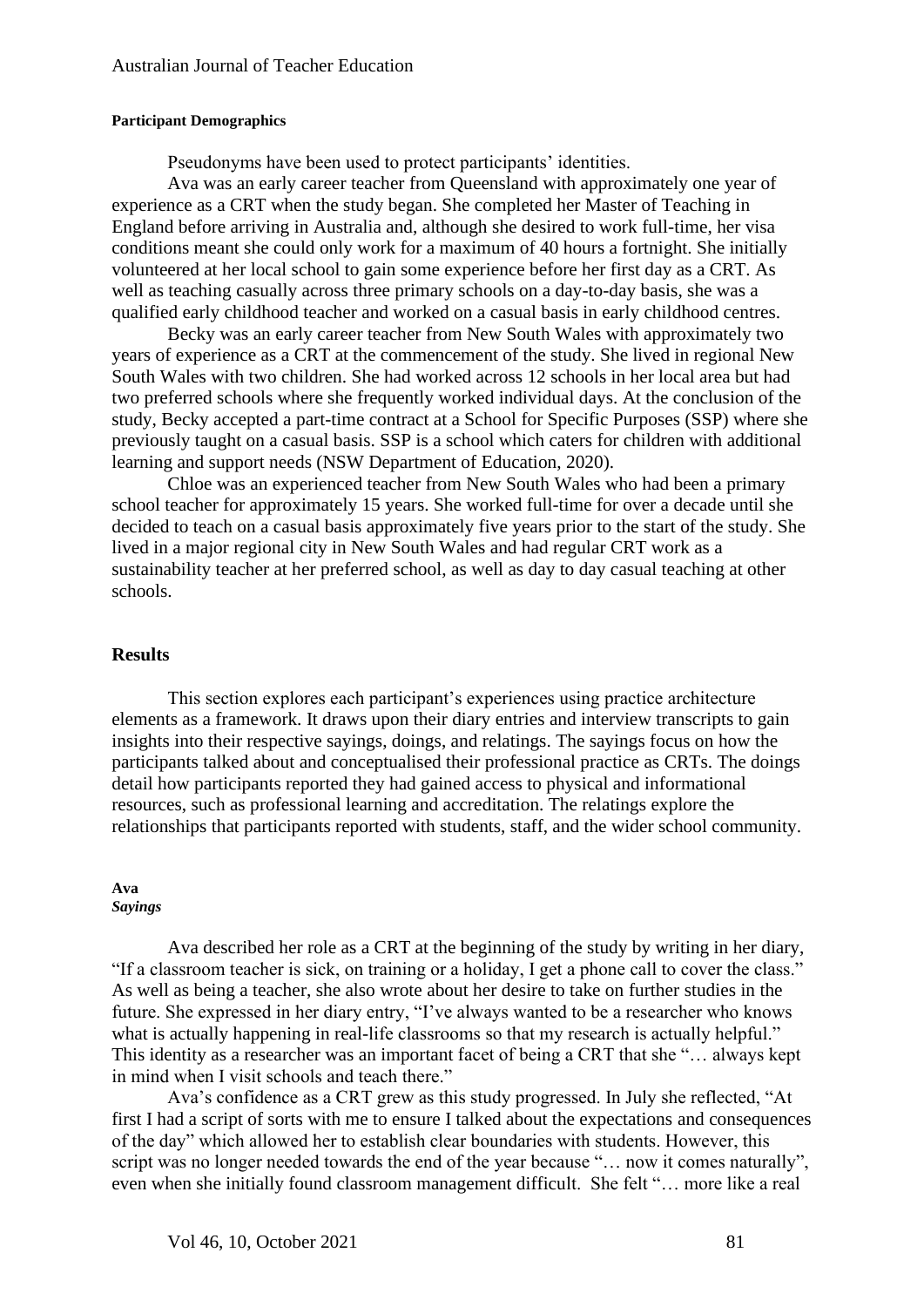teacher" compared to how she felt at the beginning of the year. She also conceded that "… as a new graduate teacher, I could feel that every moment was a learning opportunity," and that casual teaching allowed her to feel more confident in her abilities as she experienced different classroom settings. In particular, she was able to overcome her initial apprehension about teaching students in the older grades.

#### *Doings*

Ava was happy to work across different schools and year levels to gain a wide variety of experiences. She wrote that "It always makes me excited to observe and see different schools and classrooms." In particular, she closely observed aspects such as "the classroom display, behaviour management strategies … and how [students'] books are marked" so that she could "learn from all of them or find interesting things to think about!" She also brought her own resources, including picture books, with her to conduct lessons.

Ava had limited access to accreditation support. She had not begun the process of accreditation at the conclusion of the study and was not approached to start the application by executive staff from any schools where she had worked. However, she conceded that "I wouldn't expect schools to support me while I'm working as a casual teacher." Another aspect where she lacked access was in teacher professional learning. During the study, she booked one professional learning session held on a weekday, but she had to cancel it because she was asked to teach that day. She participated in a free online lecture from a Massive Open Online Course learning platform about challenges in 21<sup>st</sup> century education but found that it was not relevant to her practices as a CRT. She reflected on how she was "… reluctant to turn down a day of work to travel far at my expense," as barriers to accessing ongoing, quality professional learning opportunities that were aligned to her needs.

#### *Relatings*

Throughout the year, Ava expressed her desire to connect deeply with the students and build positive relationships with classes that she taught. In April, she reflected on various classroom management strategies she had developed, such as memorising the students' names, personally greeting students on playground duty, and giving specific compliments to students about their work. Despite these strategies, however, she found that classroom management was the most difficult aspect of being a CRT. When asked what qualities made a 'difficult' school that she would be reluctant to come back to, she expressed, "I don't want to battle with children who have no respect for teachers … because, as a relief teacher, you can do nothing about it but suffer!" Volunteering at schools before accepting casual work from them allowed her to observe the general school atmosphere and how CRTs were perceived and treated by other staff and students.

Ava's sense of being valued by schools came from being repeatedly booked by the same schools and for the same classes. She felt that "getting a call back is a way of getting recognition and because of it, I felt valued to a certain extent." Positive relationships with the schools were also emphasised when she was asked to reflect on qualities of 'good' schools to work at. She expressed that she liked schools where "teachers are kind and welcoming" with a "clear behaviour plan." Although she enjoyed casual teaching and the professional growth afforded to her, in November Ava expressed her wishes to gain a more consistent role in the future to build rapport with students. Her desire to have her own class and build relationship with students were consistent across multiple diary entries the entire school year.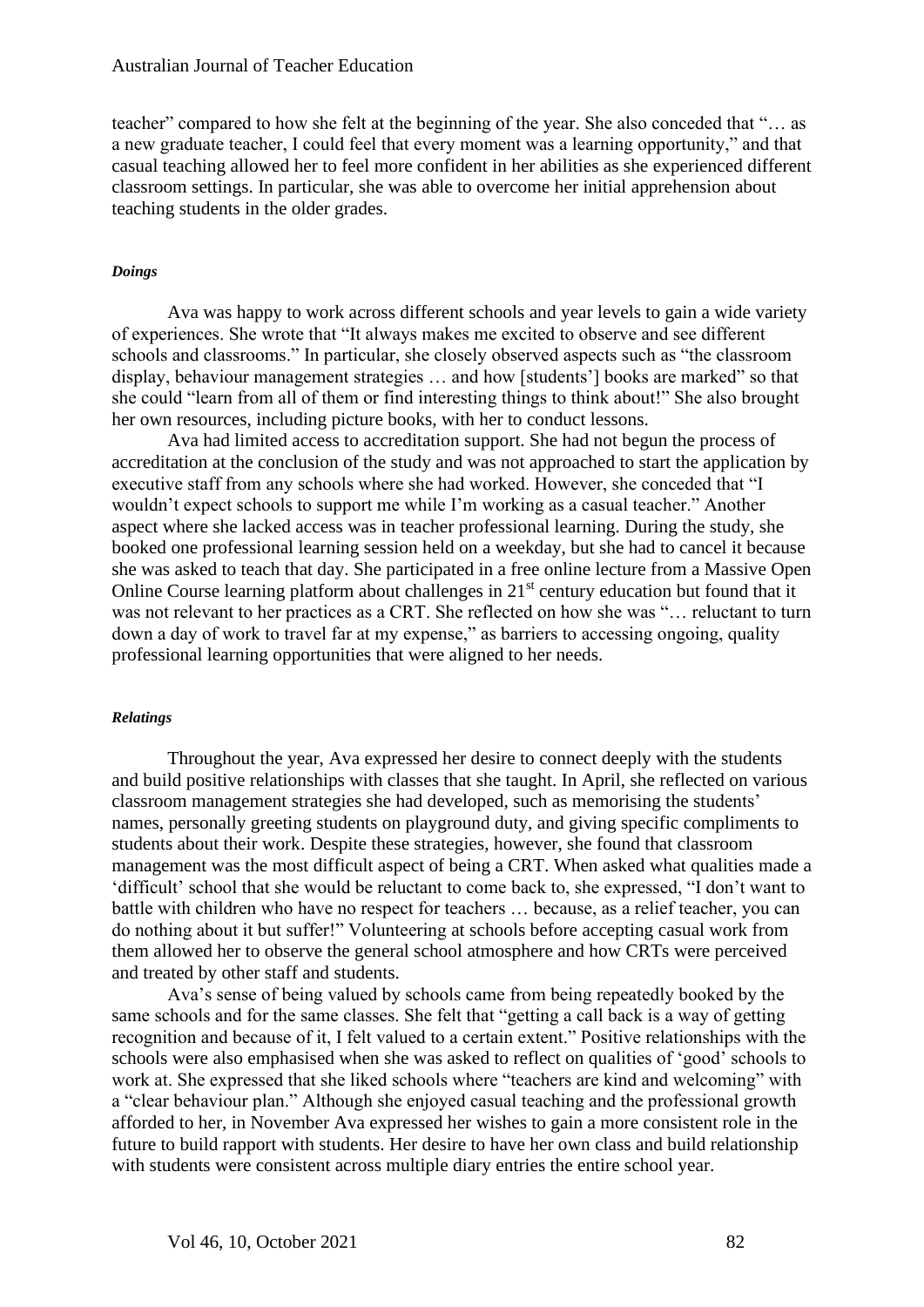#### **Becky** *Sayings*

Becky described her professional role using a metaphor: "It's like impromptu acting and being thrown on the stage without having lines rehearsed on a daily basis." The unpredictable nature of casual teaching was also emphasised at the conclusion of this study when she used the same metaphor to surmise, "Even if your confidence has grown it's a performance every day." She also expressed a strong identity of herself as a professional on par with other teachers. Despite not knowing the students or their current progression of learning, she maintained that "As a casual we are following the same teaching standards even just after walking into a new class."

Throughout the year, Becky emphasised that for her, working as a CRT was a choice. She saw casual teaching as a legitimate form of work and as the study progressed in July, she felt "… so sick of being asked when I am going permanent or long-term contract." Her choice to remain as a CRT was due to several factors, including being a caregiver to her two children and other family members. Observing other staff working full-time, she expressed that "With the paperwork and extra workload of permanent teachers, I am not enticed." Staying as a CRT also allowed Becky to maintain her desired work-life balance and protect her mental health. After she had a difficult day casual teaching, she reflected in her diary how she did not want teaching to affect her health anymore and that she felt "too scared to ever go permanent." In her June diary entry, she reflected on her growth and articulated that "I am even more confident in the classroom and can feel my overall behaviour management skills being quite exceptional." Her confidence had grown over time and solidified her professional identity as a capable CRT.

## *Doings*

Becky had access to necessary technological and physical resources across all schools where she worked; however, in one school she brought her own laptop to connect to the Interactive Whiteboard as the technology at her school was unreliable. She also used a variety of her own resources such as a soft ball to play indoor games, pieces of lined paper, and various books with relief teaching ideas. She also spoke of having access to different classrooms as an advantage, because "I can use my ever-growing skills wherever I go [and] pass on ideas I have picked up on at other schools for individual students, classes, or even schools as a whole." She liked the variety of experience that casual teaching afforded, and the opportunities for growth it offered.

Accreditation was a source of stress for Becky throughout this study. The process to complete her accreditation from Provisional to Proficient was challenging because she worked across many different schools. This process of Provisional to Proficient accreditation involves teachers collecting evidence for their professional practice against the seven Australian Professional Standards for Teachers (New South Wales Department of Education, 2017). She expressed frustration that "All my schools offer to help but then I end up 'jumping ship' and going where the work is and it's just very hard to stay on track." As well as access to a school where she could consistently gain work and support from executive staff, Becky felt that the accreditation process was inherently difficult for CRTs to complete. In an interview, she questioned, "Why aren't the [NSW accrediting authority] listening to me when I say if you're making us do accreditation, change it for casuals? At least modify it … our role is different."

Becky was able to attend two days of voluntary professional learning during the school year: one with Microsoft about digital tools for education, and another with the NSW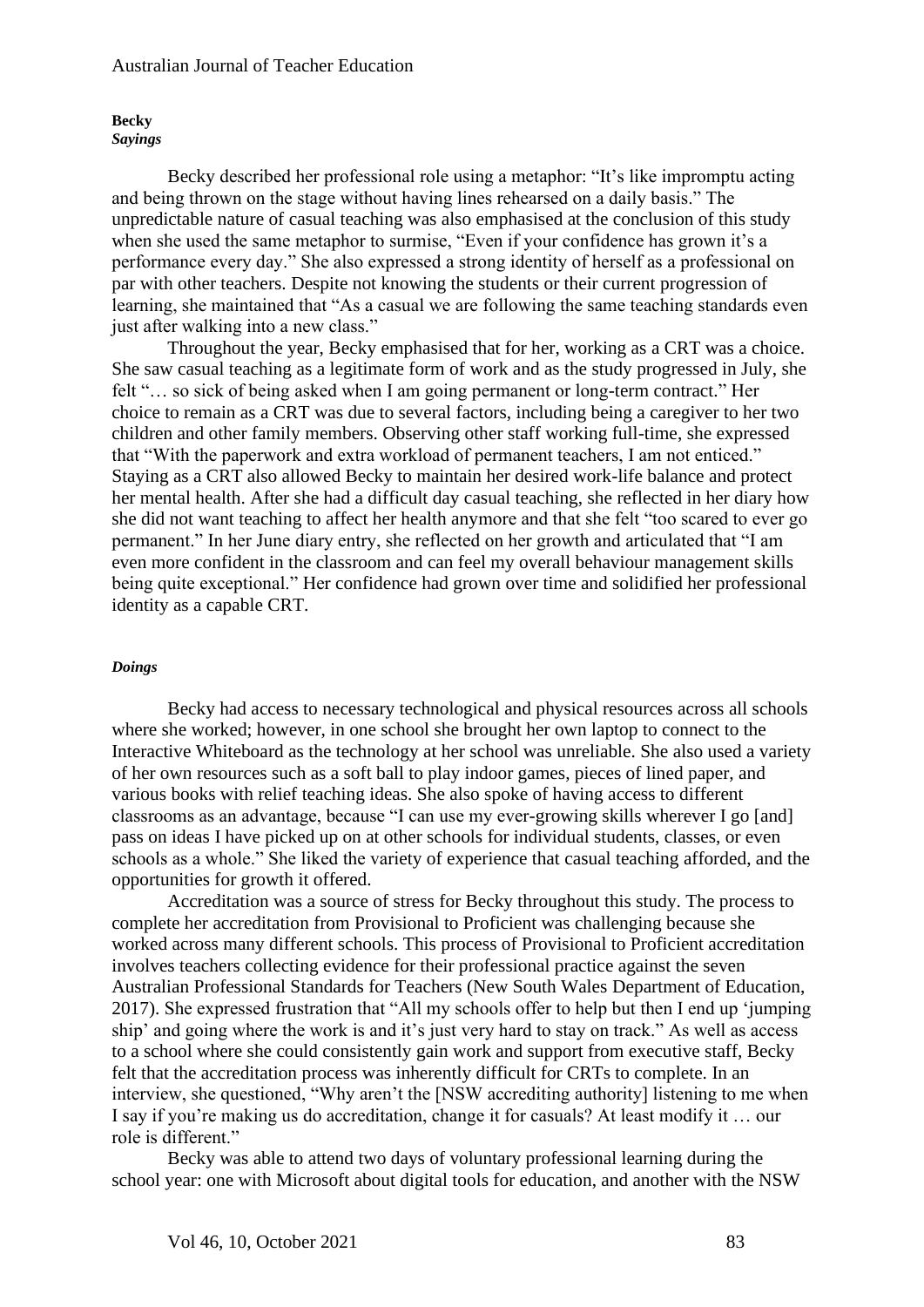Teachers Federation. She also completed mandatory training for first aid offered at some schools. However, she found it difficult to keep up to date with all the required professional learning as she was employed across 12 schools.

#### *Relatings*

Becky felt a sense of belonging in most schools where she worked. To facilitate a culture of respect from students she was unfamiliar with, she called herself the "… travelling teacher … I try and take the emphasis off the title 'casual' [to] build rapport and for students to understand the value of the casual teacher in schools." Thus, she found that framing herself as a 'travelling teacher' helped to legitimise her role to students. She also expressed her desire for staff to understand the nature of her casual role and be included as "part of the team" but also "balanced enough to know our role is different and that our job is challenging in its own right." She posited that she had good relationships with schools with "staff support, [they] compliment me on my efforts, and treat me as a part of them." She was reluctant to return to schools where the staff were uninviting; she eventually decided not to return to the school when she found several other school communities that had welcomed her more readily.

Being a CRT also meant Becky had opportunities to connect with students who were perceived as challenging by other staff. In September she recalled, "I've managed to have perfect behaviour out of [students] by building rapport very quickly and showing that I care. I won't forget those times." By the end of the study, she was able to secure a part-time contract at a school where she worked as a CRT on a regular basis.

## **Chloe**

## *Sayings*

Chloe conceptualised being a CRT as "Going into a new classroom each day, not knowing what you are teaching/presenting/managing but having to figure it out very quickly before the dreaded bell goes." She also highlighted that CRTs must be "Flexible, adaptable and be willing to give anything a go." For Chloe, being a CRT was a choice as it offered the "… ability to say no to work … and I like being able to walk away at the end of the day without having to write reports or do lots of planning." Her preference for casual teaching remained unchanged at the conclusion of this study. She stated, "I enjoy casual teaching, and plan to continue, mainly because of the flexibility, the variety, and reduction of accountability."

Chloe expressed at the halfway point of this study in June that her role as a CRT became easier with experience. She also acknowledged the vast difference between working on a casual basis and being a full-time classroom teacher. She emphasised how "CRTs don't have the everyday responsibilities that classroom teachers have to make sure their students are meeting the expected outcomes." When she was on a week-long 'block' with the same class, she put in hours of her personal time preparing lessons and resources to make sure she was "getting things right." She acknowledged that being a CRT was the best option for her because "I burn myself out within a week … That's why I left full-time teaching I think, I was so stressed."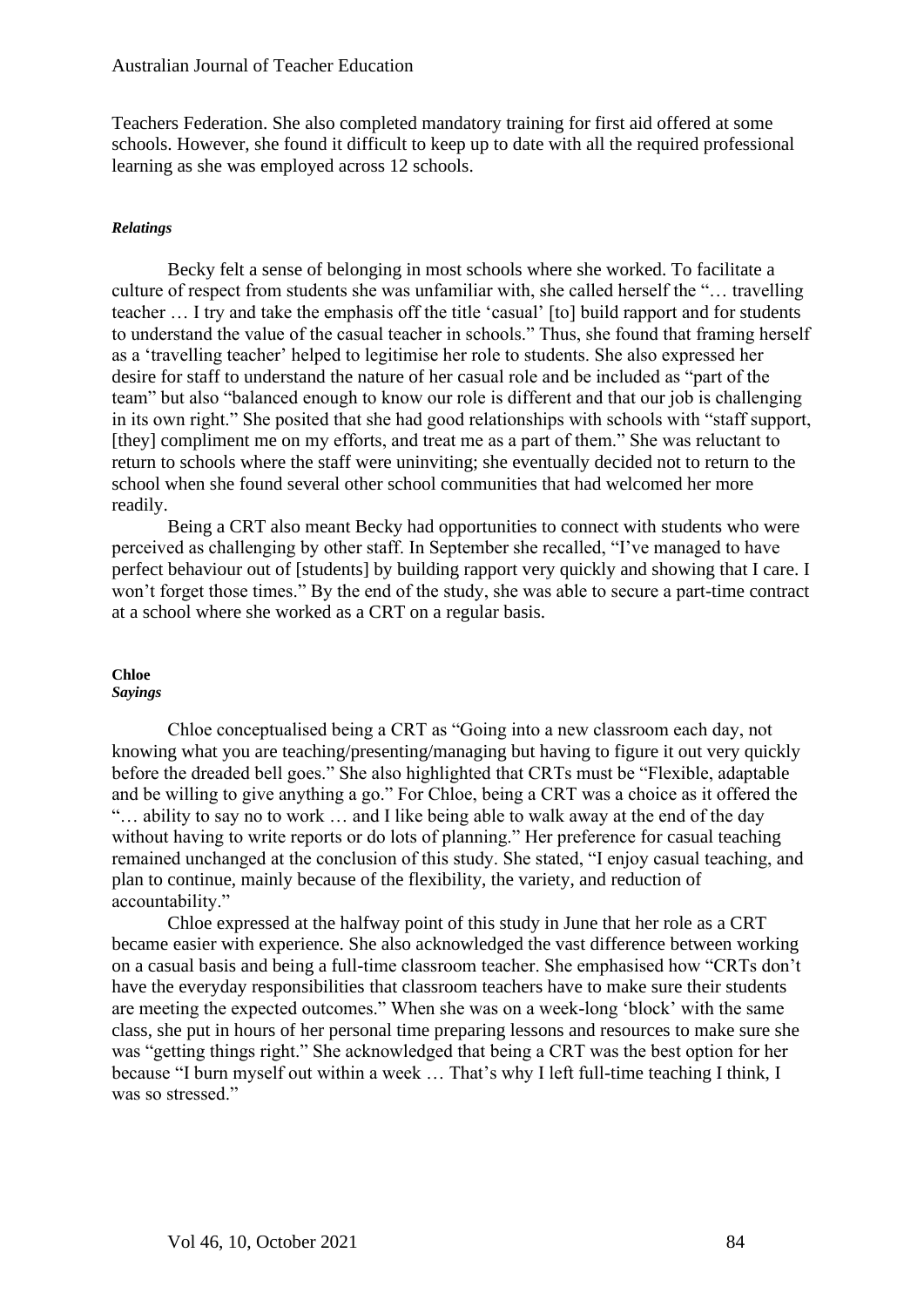## *Doings*

Chloe enjoyed having access to a variety of different schools, classrooms, and year levels. She disliked being "stuck in one classroom" but still preferred to teach at her regular school for a sense of familiarity and consistency.

Throughout the year, Chloe was also employed on a regular basis as a sustainability CRT teacher for half a day each week. This role allowed her to share her passion for the environment with students. As well as teaching students about sustainability, she was also able to implement school-wide changes. For example, in July she reflected how she had been "… a very big part of upgrading our vegetable garden, I have received funding for new worm farms and we are just starting to change our waste system and introduce rubbish free lunches." She felt "… pleased to think that I've been the driver behind almost everything" in terms of making significant changes to the school's renewed sustainability practices. However, she acknowledged that this change came about due to consistent work at one school where she could plan "… activities that go over several days [with] some continuity of teaching."

Accreditation was difficult for Chloe to complete. Aspects such as compiling evidence for "Parent interactions … and the reporting and assessment [were] incredibly hard to cover as a casual." She questioned, "Why can't the [New South Wales accrediting authority] change the system for accreditation so that you do it this way if you're casual teaching and this way if you have your own class?" She reflected how "… the way [accreditation] has been set up, they are assuming that at some stage all teachers are wanting to, or are going to have, their own class." In Chloe's case, she chose not to take on any casual work that was for more than one week at a time.

In terms of professional learning, Chloe attended one mandatory first aid session at one of her regular schools. She did not undertake further voluntary professional learning sessions during the school year as she was still at the Provisional stage of her accreditation, which did not require her to complete specified hours of professional learning.

## *Relatings*

Chloe worked as a CRT on a regular basis at the same primary school that her daughter attended. Therefore, she had already established some relationships and familiarity with the staff prior to her first day of work at the school. The other staff "know what I do and they trust me," which allowed her to feel comfortable suggesting changes within her role as a sustainability teacher. However, she acknowledged that "You go to other schools sometimes and you get treated nowhere near as well." Upon reflection, she stated that a positive school environment for her was "One where the staff are friendly and the leadership staff are supportive." She also appreciated schools where she felt comfortable asking other teachers for help and to clarify her questions about her lessons. In addition, she stated that she liked working at schools with "… clear expectations of how all teachers – including casual teachers – should be treated." Chloe positively regarded schools where explicit consequences related to student behaviour were strongly enforced.

To build rapport with students she was teaching for the first time, Chloe tried to "Start off the day with a smile and some friendly and amusing comments." However, she was careful to balance this warmth with "… making sure that I set ground rules from the start" to establish boundaries about respectful classroom culture. Overall, her preference was for gaining work at a small number of schools for consistency. She expressed that "I really enjoy spending a lot of time at certain schools, so that the students and I get to know each other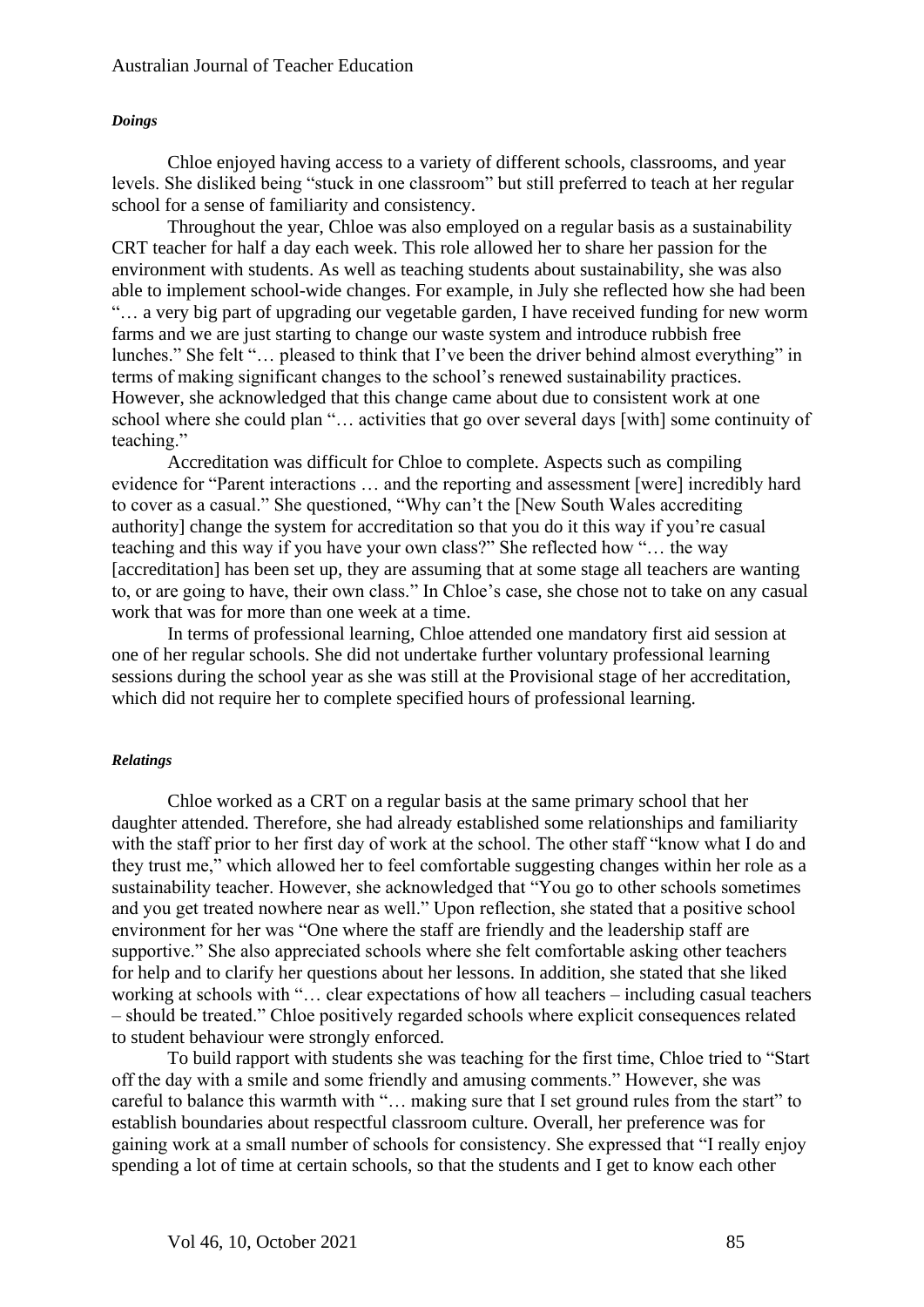well and they generally look forward/enjoy having me." However, she felt excluded from one school community when she was not invited to the whole-school professional learning session held at the end of the school year.

## **Discussion**

This section explores the three research questions in detail and compares similarities and differences amongst participants' experiences.

## **Q1: What Do CRTs Report as the Advantages of Their Casual Role?**

The participants had different reasons for teaching on a casual basis. For Becky and Chloe, their sayings about casual teaching revealed that this arrangement was a choice rather than a necessity. They both had responsibilities as carers for multiple children, and in the case of Becky, she was also looking after her father and other extended family members. In a study by Uchida, Cavanagh, & Lane (2020), some teachers who returned to the classroom after taking extended leave of absence (e.g., maternity leave) decided to work as CRTs due to the flexible nature of casual teaching. This was true for Chloe, who returned to work as a CRT after having children.

Becky and Chloe also felt that casual teaching was a way to maintain positive mental health while balancing responsibilities beyond teaching. In the case of Chloe, she had already experienced working as a full-time classroom teacher for over a decade before having her first child. She understood the demands of full-time work and knew that it was not a viable long-term option for her due to the responsibilities and workload it entailed. Ava also spoke about her colleagues who had experienced mental health issues and became overwhelmed due to the incessant workloads. Both participants were aware of the additional responsibilities of full-time teaching, such as writing reports and tracking students' progress through collection and analysis of assessment data.

For Ava, casual teaching was a necessary step to gain experience as a teacher in Australia. She would have preferred working on a full-time or even part-time basis to have consistent work at one school, but casual teaching was an opportunity remain employed within the profession. For Ava, casual teaching acted as a practical way for her to transition into the workforce, especially since she arrived in Australia as a new graduate from the United Kingdom, where she gained her teaching qualification. Colcott (2009) acknowledged the complex and varied reasons why CRTs chose to teach on a casual basis. She surmised that "Some CRTs are actively seeking ongoing employment while others enjoy the flexibility … of teaching in different settings with different students" (p. 3). For Ava, casual teaching acted as a practical way for her to transition into the workforce, especially since she arrived in Australia as a new graduate from the United Kingdom, where she gained her teaching qualification.

All three participants found that working across different classrooms could advantageous. Becky's conceptualisation of herself as a "travelling teacher" revealed the ways in which she considered her role as being a legitimate teacher who moves across different schools, rather than teaching at just one. As an early career teacher, Ava also found that observing the practices of other, more experienced teachers was helpful in forming ideas about her future classroom. These findings contrast with previous studies which found that CRTs experienced a profound sense of disconnection and lack of belonging at schools due to their transient nature (Bamberry, 2011). The contradictions may result from the participants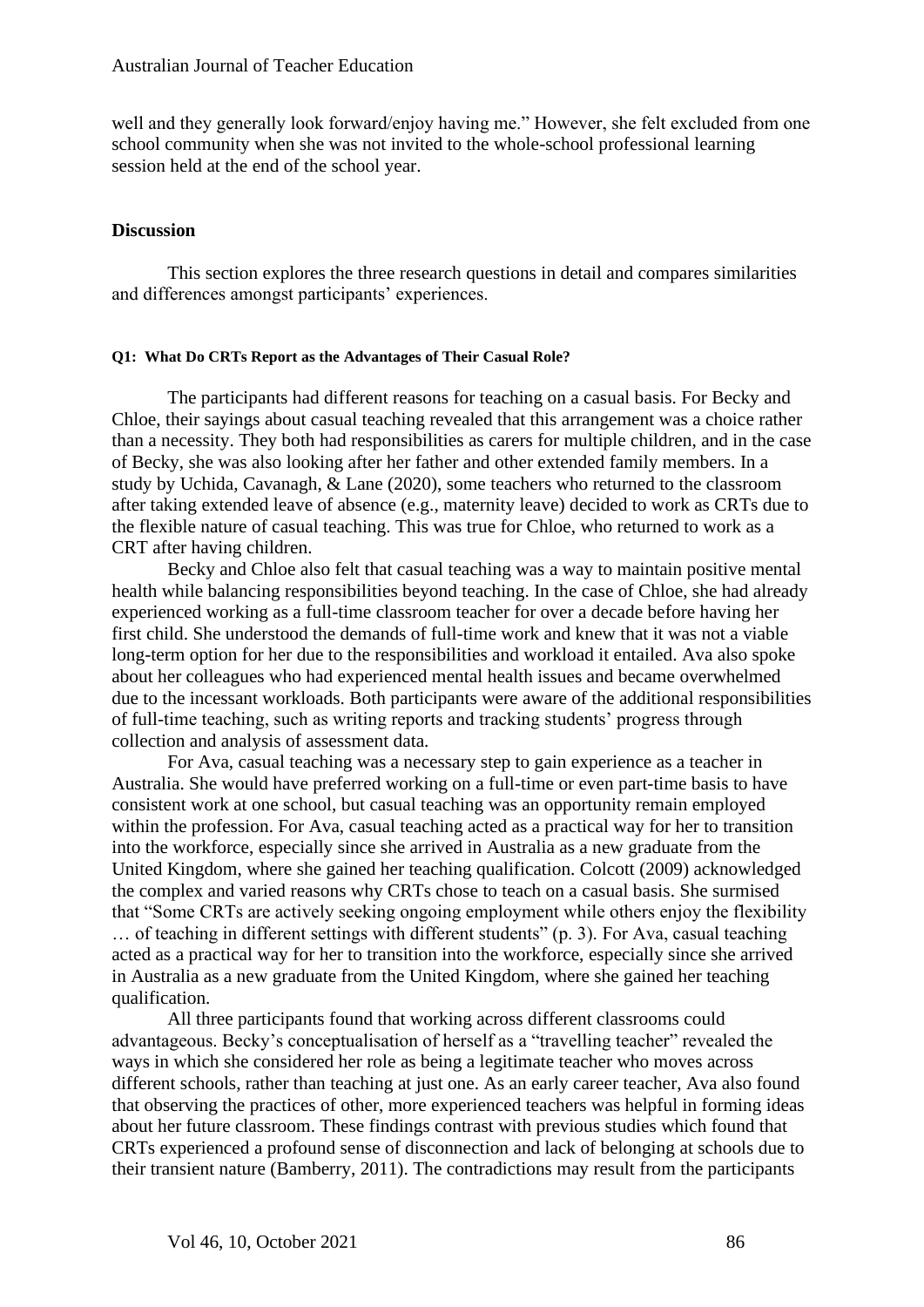in this study finding schools that facilitated a welcoming atmosphere for CRTs. All three participants were able to find and attach themselves to several schools where they felt included for the most part.

## **Q2: How Do CRTs Think That the Experience of Casual Teaching Could Be Improved?**

There were several ways in which participants desired change for casual teachers. For Becky and Chloe, the need for different accreditation requirements for CRTs was paramount. They both wanted recognition from accrediting bodies that being a CRT was inherently different from working on a full-time basis with consistent routines and teaching the same students. Currently, the accreditation process in Australia is not a unified system but operates differently in each state and territory. In New South Wales, CRTs must collect evidence against all seven of the Australian Professional Standards for Teachers (Australian Institute for Teaching and School Leadership, 2017), be observed by an executive staff member (e.g. Assistant Principal, stage leader), and have the compiled documents signed and submitted on their behalf by the principal (New South Wales Department of Education, 2017). Although each state has their own requirements for completion, this process is typical across all states and territories in Australia. These processes involve sustained and consistent support from executive staff, which proved challenging for the three participants in this study, especially since they worked across different schools. Chloe had a consistent half day of work each week at the same school throughout the year, but she still found it difficult to complete the Proficient accreditation processes.

Another aspect that participants identified as an area for improvement was the possibility for more frequent and relevant professional learning sessions. Although all three participants took part in the mandatory first aid training required to work in schools, together they undertook fewer than three separate additional professional learning sessions during the year. Their lack of access to professional learning has been reflected by other CRTs as a wider trend. For example, an Australian Institute of Teaching and School Leadership (2019) report found that 59% of CRTs surveyed were not invited to any professional learning at their regular schools, and 52% had undertaken fewer than 16 hours of professional learning in the previous 12 months. All three participants in this study reported multiple barriers to accessing professional learning opportunities, including lack of time, transportation costs, and having to decline work to attend the sessions. Casual academics in higher education also emphasised their lack of access to institutional support, involvement with teaching in teams, and ongoing employment (Brown, Kelder, Freeman, & Carr, 2013).

Mentoring from more experienced teachers could be strengthened for CRTs to ensure that they are gaining insights from other staff. Although Ava indicated that she was able to learn from other teachers through observing their classrooms and lessons, she was not allocated to a formal mentor by any school she had worked at throughout the year. Systems of formal and ongoing mentoring are crucial support systems, especially for early career teachers (Kelly, Cespedes, Clarà, & Danaher, 2019). Provisions for formal mentoring were also lacking for Becky and Chloe, who were provisionally accredited teachers at the time of this study.

#### *Q3: How Do CRTs' Views About Casual Teaching Change Over One School Year?*

All three participants reported growth in confidence over time as they gained experience teaching across different schools and classrooms. This was true for Chloe, an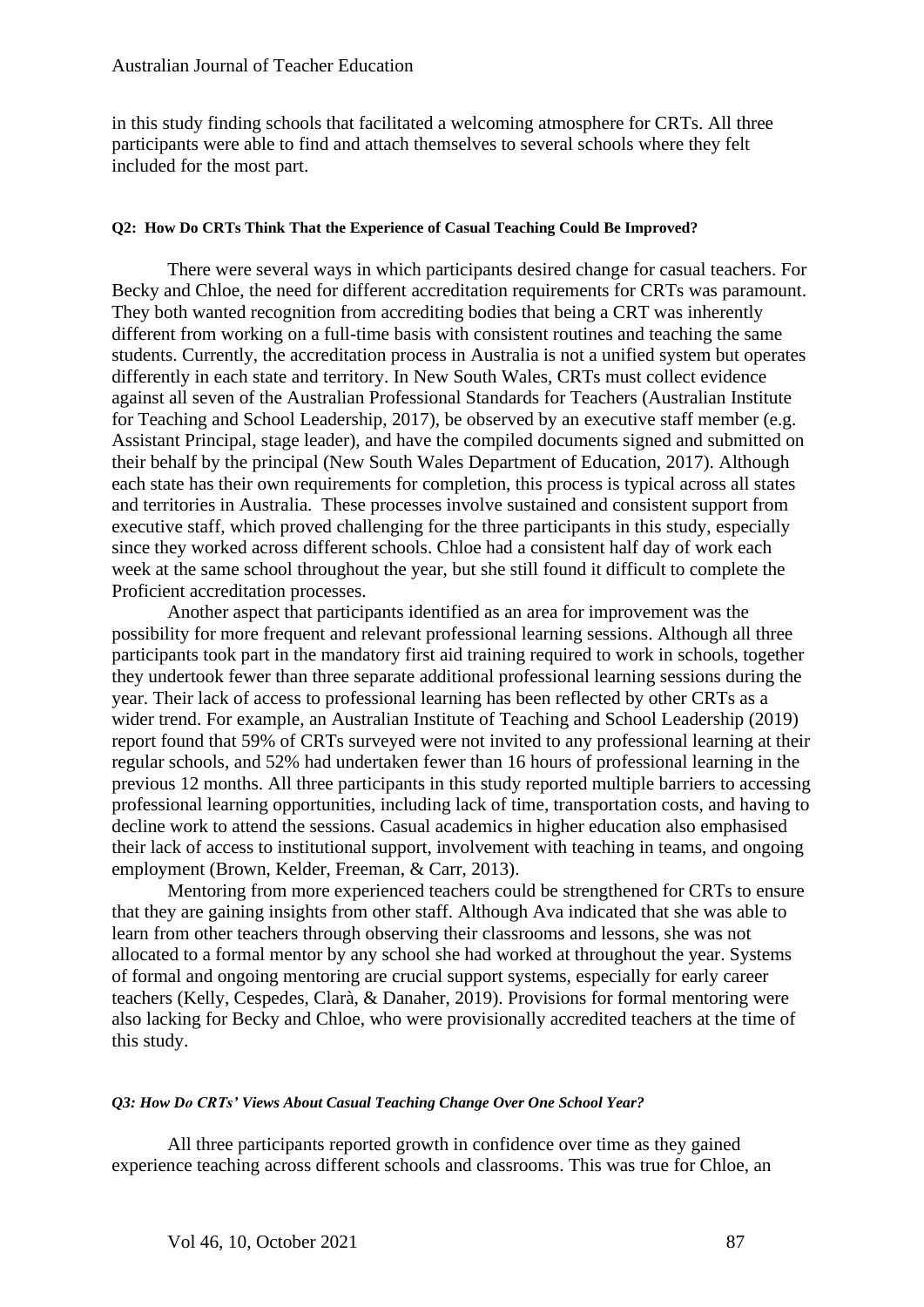experienced teacher, as well as for Ava, who had just started casual teaching as a new graduate teacher. No matter their length of experience, casual teaching gave the participants opportunities to hone and enhance their existing skills. As well as changes within themselves as teachers, some participants found that they were able to make changes in students and the school community. Becky found that through her growth in classroom management she was able to build rapport with students who were considered challenging by other teachers and encouraged positive change from them and Cathy was able to facilitate a whole-school change related to sustainability and waste management due to her regular CRT role.

The finding from this study that some participants felt they made meaningful contributions within schools is significant in light of previous studies which focused on the ways in which CRTs feel marginalised and lonely in their work. For example, Lunay and Lock (2006) found that approximately 95% of participants in their study of 20 CRTs in metropolitan Australian primary schools reported feeling alienated as a direct result of their work. The small sample size of the present study may limit the replicability of results. However, the participants in this study provided insights into how maintaining a sense of community and connectedness is possible for CRTs.

## **Conclusion**

The present study applied practice architecture theory to explore the experiences of three CRTs. The diary entries and interviews revealed the ways in which they conceptualised casual teaching, why they chose to become CRTs, and how they demonstrated growth and change over time. A particular advantage of the study was the method of collecting diary entries over an extended period which allowed participants' in-depth insights and reflection to emerge.

The study is limited by the small sample size of participants who volunteered to take part and may not be representative of CRTs in Australian primary schools. Even so, there are several implications resulting from this study. The first is the need to reconsider accreditation processes for CRTs due to their differing needs from full-time classroom teachers, especially their difficulties accessing mentor support and consistent work. Specific Standards, such as "Know the students and how they learn" (Australian Institute of Teaching and School Leadership, 2019) could be difficult for CRTs to compile evidence when they are engaged in day-to-day work in multiple schools and classrooms. There is also a need for increased professional learning opportunities targeted specifically for CRTs. Although some mandatory training requirements are relevant for all teachers, many CRTs have different needs in terms of lesson planning, assessment, using technological tools and devices, and classroom management than permanent teachers. CRTs alone cannot enact effective change in their professional practice. They must be adequately supported by their colleagues, executive staff (including principals and other leadership staff) and the wider school community as agents of change.

Future research could focus on the growth of CRTs as they progress in their careers, especially early career teachers who start their work on a casual basis. Longitudinal studies on CRTs who go on to gain full-time or part-time positions, or those who remain working on a casual basis, could give insights into wider employment patterns of the education sector.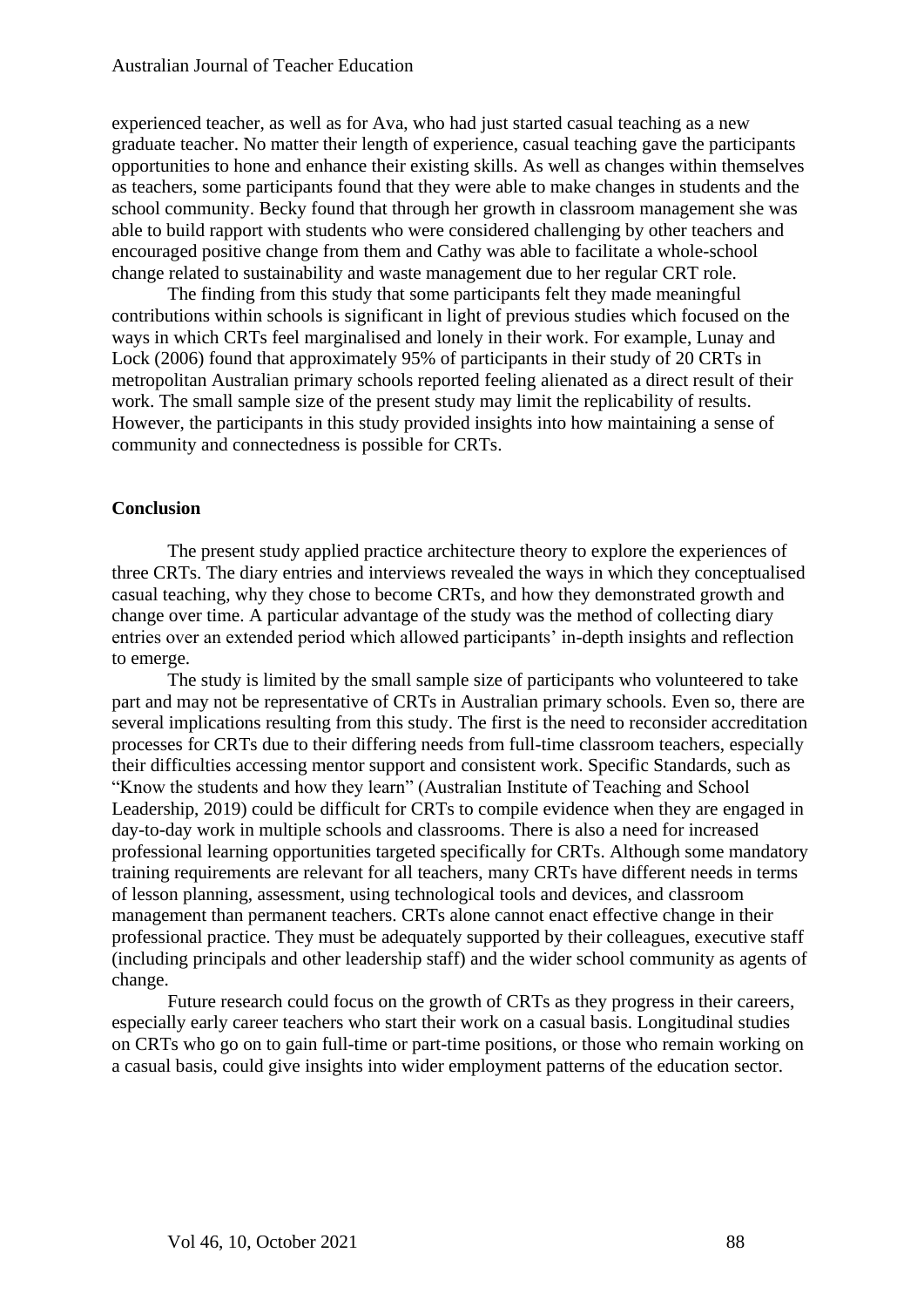## **References**

- Australian Institute of Teaching and School Leadership. (2017). *Australian professional standards for teachers*. https://www.aitsl.edu.au/teach/standards
- Australian Institute of Teaching and School Leadership. (2019). *Spotlight—Professional learning for relief teachers* (pp. 1–19). https://www.aitsl.edu.au/docs/defaultsource/research-evidence/spotlight/spotlight---professional-learning-for-reliefteachers
- Bamberry, L. (2011). 'As Disposable as the Next Tissue Out of the Box...': Casual Teaching and Job Quality in New South Wales Public School Education. *Journal of Industrial Relations*, *53*(1), 49–64. <https://doi.org/10.1177/0022185610390296>
- Brown, N. R., Kelder, J. A., Freeman, B., & Carr, A. R. (2013). A Message from The Chalk Face–What Casual Teaching Staff Tell Us They Want To Know, Access and Experience. *Journal of University Teaching and Learning Practice*, *10*(3), 1 - 16 <https://doi.org/10.53761/1.10.3.6>
- Charteris, J., Jenkins, K., Bannister-Tyrrell, M., & Jones, M. (2017). Structural marginalisation, othering and casual relief teacher subjectivities. *Critical Studies in Education*, *58*(1), 104–119. <https://doi.org/10.1080/17508487.2015.1108208>
- Colcott, D. (2009). The professional identity of relief teachers. *AARE Annual Conference* (pp. 1-11). Canberra: Australian Association for Research in Education.
- Dean, B. A., Harden-Thew, K., & Thomas, L. (2017). Building an online community to support the professional development of casual teachers. *International Journal for Academic Development*, *22*(1), 31–42. <https://doi.org/10.1080/1360144X.2016.1261356>
- Driedger-Enns, L. M. (2014). Relational Identity Making on the Professional Landscape as a Substitute Teacher: Interruptions and Continuities. *Teacher Education Quarterly*, *41*(3), 87–103.
- Hemmings, B., Kemmis, S., & Reupert, A. (2013). Practice architectures of university inclusive education teaching in Australia. *Professional Development in Education*, *39*(4), 470–487. <https://doi.org/10.1080/19415257.2013.796293>
- Jenkins, K., Smith, H., & Maxwell, T. (2009). Challenging experiences faced by beginning casual teachers: Here one day and gone the next! *Asia-Pacific Journal of Teacher Education*, *37*(1), 63–78. <https://doi.org/10.1080/13598660802616443>
- Kemmis, S., & Grootenboer, P. (2008). Situating praxis in practice: Practice architectures and the cultural, social and material conditions for practice. In *Enabling praxis* (pp. 37– 62). Leiden: Brill Sense. [https://doi.org/10.1163/9789087903275\\_004](https://doi.org/10.1163/9789087903275_004)
- Kemmis, S., & Mutton, R. (2012). Education for sustainability (EfS): Practice and practice architectures. *Environmental Education Research*, *18*(2), 187–207. <https://doi.org/10.1080/13504622.2011.596929>
- Lock, G., & Lunay, R. G. (2006). Alienation among relief teachers servicing government metropolitan primary schools. *Issues in Educational Research*, *16*(2), 1-21.
- New South Wales Department of Education. (2017). *NESA Accreditation*. https://education.nsw.gov.au/about-us/jobs-and-opportunities/schoolcareers/teachers/nesa-accreditation
- New South Wales Department of Education and Training. (2019). *Casual and temporary teaching*. https://education.nsw.gov.au/about-us/careers-at-education/roles-andlocations/roles-at-education/teaching/casual-and-temporary-teaching
- New South Wales Department of Education and Training. (2020). *Schools for Specific Purposes*. https://education.nsw.gov.au/teaching-and-learning/disability-learning-andsupport/programs-and-services/special-schools-ssps